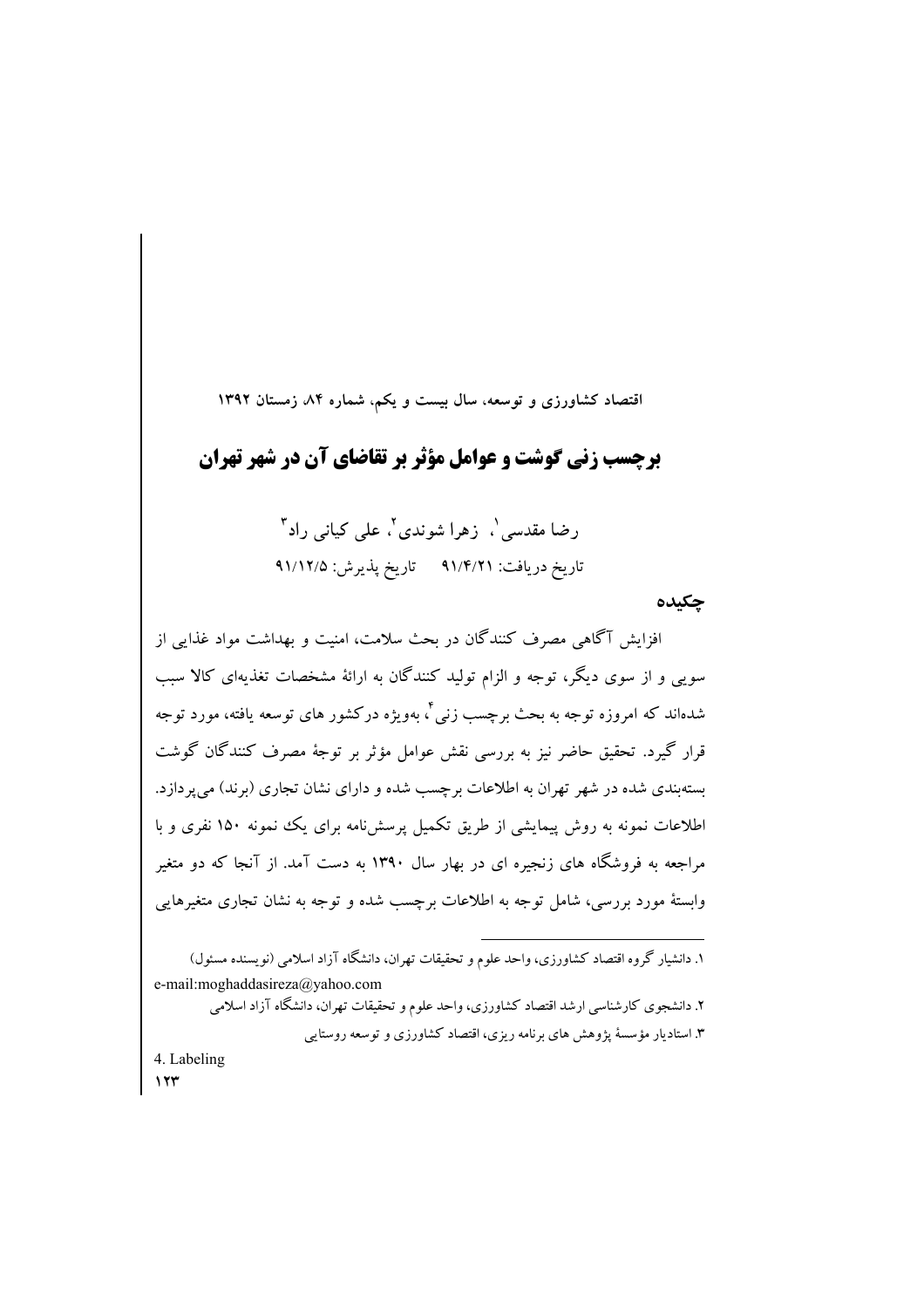کیفی و چند طبقهایاند، به منظور تحلیل اطلاعات، از الگوی لوجیت چندجملهای (رتبهای) استفاده شد. نتایج بهدست آمده نشان داد که اثر متغیرهای سطح تحصیلات و محل سکونت بر متغیر وابستهٔ توجه به اطلاعات برچسب شده مثبت ومعنیدار و اثر ً متغیر بعد خانوار منفی و معنیدار است. درآمد، قیمت و تحصیلات اثر مثبت و معنی داری برمتغیر وابستهٔ توجه به نشان تجاری و متغیر بعد خانوار اثر منفی و معنی دار بر این متغیر داشتهاند. براساس نتایج به دست آمده، آموزش و اطلاع رسانی درمناطق جنوبی شهر تهران و همچنین تعدیل قیمتها، با استفاده از روشهای گوناگون، عوامل مؤثری در جهت افزایش توجه مصرف کنندگان به نشان های تجاریاند.

طبقه بندي JEI: 011,013,014

كليدواژ دها:

برچسب زنی، الگوی لوجیت چندجمله ای، بازاریابی، گوشت

#### مقدمه

امروزه، با افزایش آگاهی در زمینهٔ ارتباط بین سلامت و تغذیه، مصرف کنندگان تمایل زیادی دارند تا اطلاعاتی دربارهٔ محصولات غذایی که می خرند دریافت نمایند. ذکر این اطلاعات بر روی برچسب محصولات، مصرف کنندگان رادر این مهم یاری می رساند. از آنجا که گوشت مادهٔ پروتئینی بسیار مهمی در سبد مصرف کنندگان است، لذا توجه به صنعت یستهیندی آن به منظور عرضهٔ با کیفیت و استاندارد ضروری به نظر می رسد. مطابق آمار، با اینکه میزان مصرف سرانهٔ گوشت در کشور در حال افزایش است، اما مطالعات حاکم از ۹۰ درصد کمبود دریافت کلسیم، ۷۰درصد کمبود آهن و ۶۵درصد کمبود ریبوفلاوین یا ویتامین بوده و این مسئله بیانگر آن است که پروتئین مصرفی در جامعه بیشتر از منابع گیاهی، نان و  $\mathrm{B_{2}}$ غلات است، چرا که اگر از منابع حیوانی استفاده میشد، کمبود آهن به وجود میآمد. به این  $17f$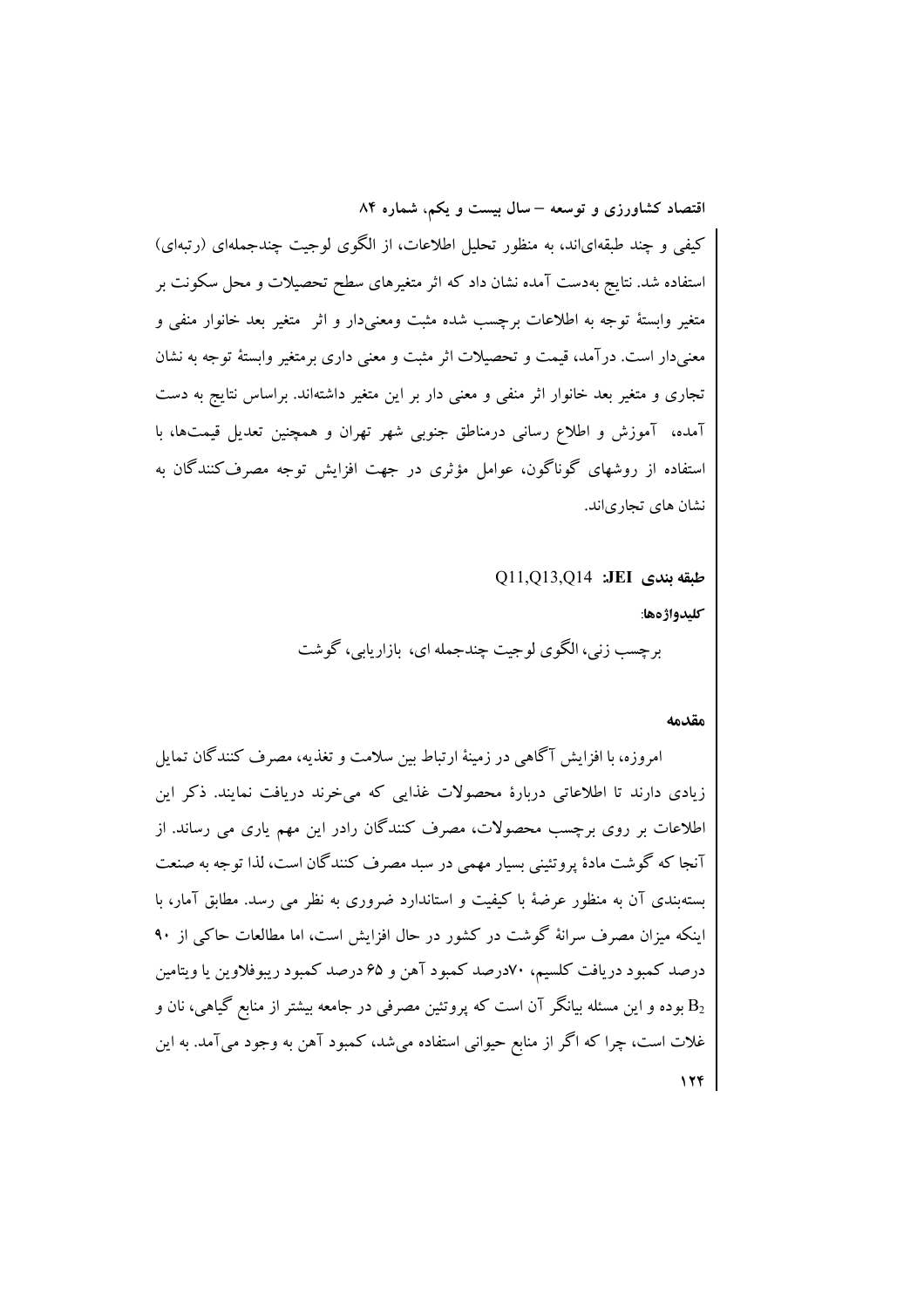برجسبزنی گوشت .....

ترتیب، باید گفت که میزان مصرف پروتئینهای حیوانی در ایران کافی نیست و فقط با داشتن آماری از مصرف بیش از حد پروتئین نمی توان نتیجه گرفت که مردم ما بیش از حد گوشت مصرف می کنند. بنابراین، اطلاع٫سانی دربارهٔ اهمیت مصرف گوشت و سلامت آن بسیار مهم است.

نشان تجاری و اطلاعاتی که پر روی پرچسب ها ذکر می شود، همانند هویت وسرمایه برای سازمان و محصولات آن، ارزش میآفریند و از این رو، ارتقای برند و برچسب محصولات در بسیاری موارد به راهبرد سازمان تبدیل می شود. یک برچسب هویت محصول یا خدمتی را نشان می دهد که محصول مورد نظر ارائه می کند. در واقع برچسبها حاوی اطلاعاتی است که مادهٔ غذایی مورد نظر را برای خریدار توصیف می نماید. برچسب ها دارای کارکردهای گوناگونی است؛ برای مثال، مصرف کنندگان را قادر می سازد محصولات مشابه را از هم متمایز کنند و از این طریق بر میزان فروش آن محصول اثر گذار است .(Bernue et al.,  $1996$ )

بنابراین، برچسب ها از حیث آنکه چه مطالبی بر روی آن درج می شود میتواند بر تصمیمات خرید مصرف کنندگان تأثیرگذار باشد. در اسپانیا، ذکر این موارد بر روی برچسبها توسط تولید کنندگان په صورت یک قانون اجباری برای حمایت از مصرف کنندگان به تصویب رسیده است. در کنار این قوانین اجباری، که براساس آنها تولیدکنندگان موظف می شوند بر روی برچسب های محصولات تولیدی خود اطلاعاتی مشخص را وارد نمایند، به علت رقابتی که در بازار بین تولیدکنندگان برای فروش محصولات وجود دارد، بسیاری از تولیدکنندگان اطلاعاتی را به صورت اختیاری و داوطلبانه بر روی بسته بندی محصولات خود ثبت می کنند تا بدین وسیله محصول خود را از محصولات مشابه دیگر در بازار متمایز کنند (Asensio and Montero,2008). با توجه به ماهیت فسادیذیری گوشت و نوسانات قیمت آن، امروزه تولید کنندگان گوشت به مباحث بازاریابی بیش از گذشته توجه دارند. از سوی دیگر، به دلیل رقابت شدید در فضای حاکم در بازار مواد گوشتی و پروتئینی، ام وزه تولیدکنندگان این محصولات نیازمند شناخت بیش از پیش رفتار مصرف کنندگان  $150$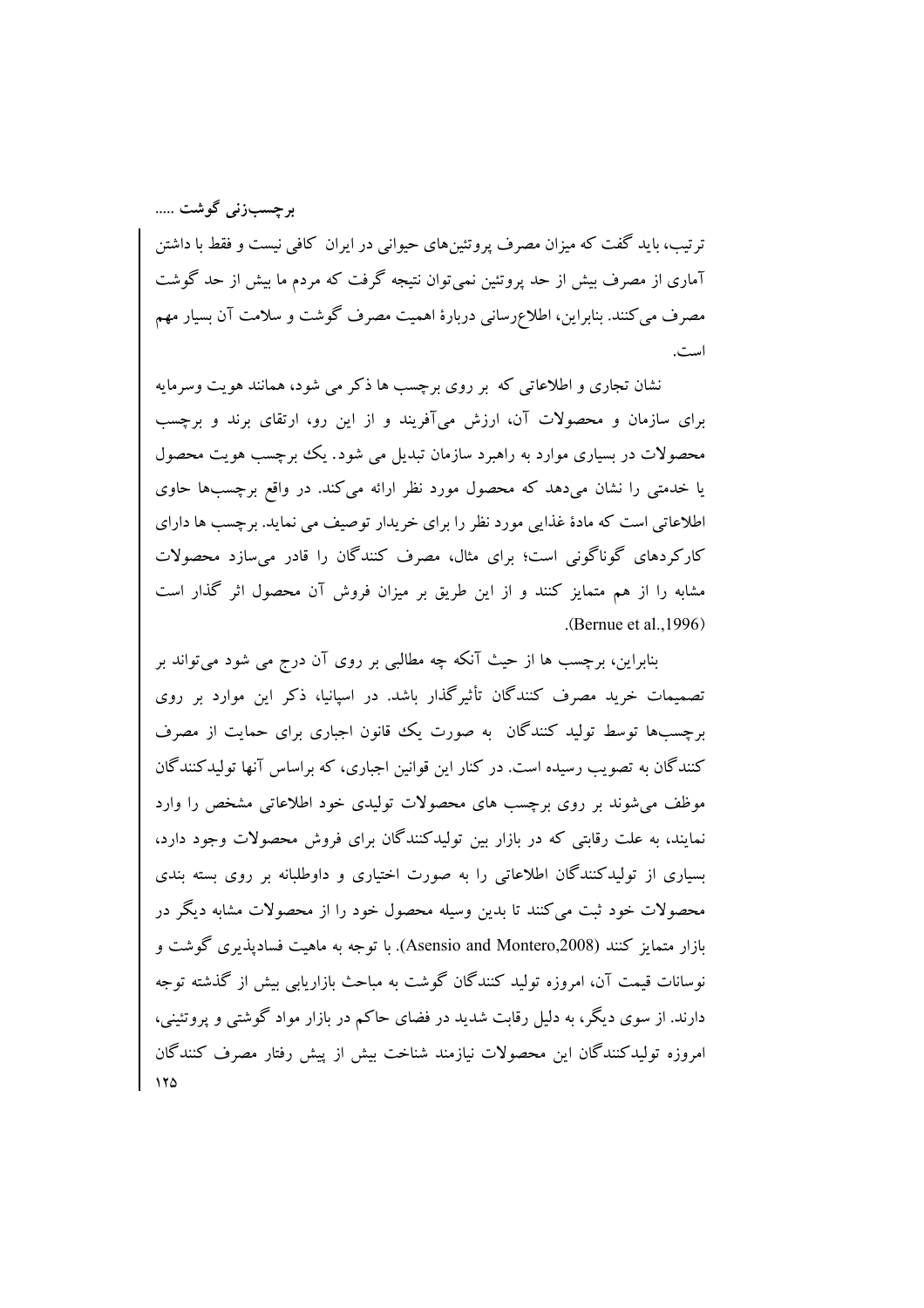هستند چراکه گوشت جزو منابع مهم غذایی است و با توجه به اهمیت آن در رژیم غذایی افراد، به طور گستردهای مورد استفاده قرار می گیرد. برپایهٔ آمارهای موجود، مصرف سرانه گوشت قرمز در دوره ۱۳۷۶تا ۸۶ بهطور فزایندهای افزایش یافته است(وزارت جهاد کشاورزی، ۱۳۸۸)؛ برای مثال، طبق آمار ارائه شده، تنها مصرف سرانه گوشت مرغ در سال ۱۳۷۶ معادل ۱۲/۲ کیلو گرم و درسال ۱۳۸۶ برابر ۲۱ کیلو گرم بوده است. این درحالی می باشد که مصرف گوشت قرمز، شامل گوشت گاو وگوسفند، از ۱۲/۷ کیلوگرم به ۱۳/۷ کیلوگرم افزایش یافته است.

اطلاعات گزارش شده برروی برجسبها می تواند عاملی باشد که در ک مصرف کننده را از کیفیت گوشت مصرفی افزایش دهد و انتخاب محصولات را براساس اولویتها، تسهیل کند. ازاین رو، در مقولهٔ برچسب زنبی، توجه به سیاستهای بازاریابی ضروری به نظر می رسد. علائم كيفي و اطلاعات برچسب شده مي تواند اعتماد مصرف كننده به محصول را افزايش دهد و لذا می تواند کاهش ریسک کیفیت غذا و ایمنی آن را تأمین کند. همچنین این اطلاعات می تواند موجب کاهش عدم تقارن اطلاعات بین مصرف کنندگان و تولید کنندگان شود (Banterle and Stranieri, 2008).

یا اینکه اطلاعاتی توسط تولیدکنندگان بر روی برچسپها قرار می گیرد، اما مشخصههایی مانند بو، طعم، لطافت و نرمی گوشت تنها توسط مصرف کننده و درطول مصرف مشخص ميرگج دد و نه در حين خريد (Loureiro and Umberger ,2007).

در زمینهٔ برچسب زنبی و بررسی عوامل مؤثر در توجه به نشان تجاری پژوهشهای زیادی صورت گرفته که از آن جمله می توان به مطالعات بانترله (2008، Banterle) اشاره کرد که به بررسی ترجیحات مصرف کننده و برجست زنبی محصول گوشت در منطقهٔ لمباردی ایتالیا با استفاده از الگوی لوجیت معمولی اختصاص دارد. وی در تحقیق خود ً مشخصاً به بررسی عوامل مؤثر در جلب رضایت مصرفکنندهٔ گوشت پرداخت. این بررسی نشان داد که مصرف کنندگان ابتالیایی به طور وسیعی به برچسب گوشت و اطلاعات ذکر شده توجه نشان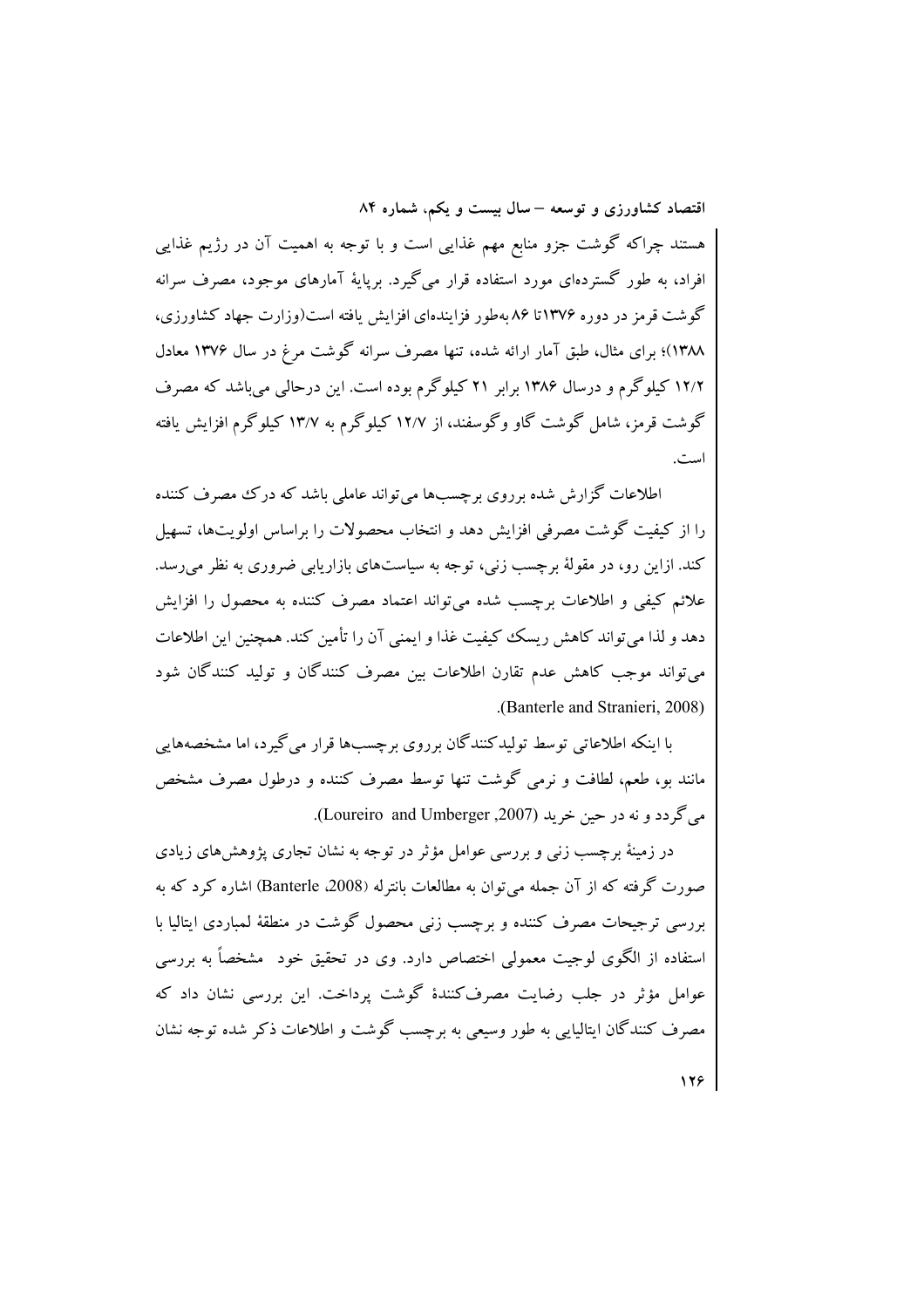برجسبزنی گوشت ..... میدهند و علائم کیفی چون گواهی نامههای صادر شده، تاریخ انقضا و نژاد گاو از جمله اطلاعات مهم براي خريداران است.

آرسنیو و مونترلو (Arsensio and Monterlo, 2007) به تحلیل و بررسی برچسب زنی در مغازه های خرده فروشی ماهی در اسپانیا، با استفاده از اطلاعات میدانی و تحلیل توصیفی، پرداختند و نتیجه گرفتند نژاد ماهی و زمان صید آن و همچنین تاریخ تولید و انقضا برای مصرف کنندگان در این کشور ضروری به نظر می رسد.

لوریو و آمبرگر (Lourieiro and Umberger, 2006)در مقالهای با عنوان «اولویتهای نسبی مصرف کنندگان آمریکایی در مورد اطلاعات برچسب شده بر روی گوشت با کمک الگوی پروبیت» درج فاکتورهایی چون گواهیiامههای رسمی بازرسی سلامت موادغذایی ارائه شدهٔ وزارت کشاورزی امریکا را نسبت به فاکتورهایی چون نژاد گوشت مصرفی ًو نوع تغذیه مهمتر دانستند. علت اصلی توجه به این فاکتور انتشار خبر بحران بیماری جنون گاوی در آمریکای شمالی و آلودگی غذای دام و چارپایان به دی اکسین و نیز اصلاح ژنتیکی در سالهای قبل از انجام این تحقیق ذکر شد.

کاسول و موجداسکا (Caswell and Mojduszka, 1996) در مقالهای به بررسی اهمیت صدور گواهی نامهٔ ایمنی و برچسب زنی گوشت، به عنوان سازوکاری برای کاهش خطر سلامت عمومی، از دیدگاه مصرف کنندگان پرداختهاند. آنها برای کاهش دادن خطر سلامت عمومي ناشي از مصرف مواد غذايي، كنترل دقيق اين دسته از توليدات در طول زنجيرهٔ عرضه را الزامی دانستند. این درحالی است که نتایج این پژوهش نشان میدهد مصرف کنندگان به ۖ ویژگی هایی همچون فنون تولید سازگار با محیط زیست و مزه توجه و علاقه نشان میدهند و غالباً محصولات را بر اساس ویژگی های ذاتی، که انتظار دستیابی به آن را دارند، و شاخصهای بیرونی کیفیت، مثل نشانه ها و علائم همراه با تولیدات، خریداری می کنند. بنابراین، از کمیتهٔ نظارت بر عملکرد بازار محصولات پروتئینی در امریکا برای گسترش ایمنی غذا یک گواهینامهٔ مؤثر و قابل ردیابی برای چنین ویژگی هایی درخواست شده است. این

 $11V$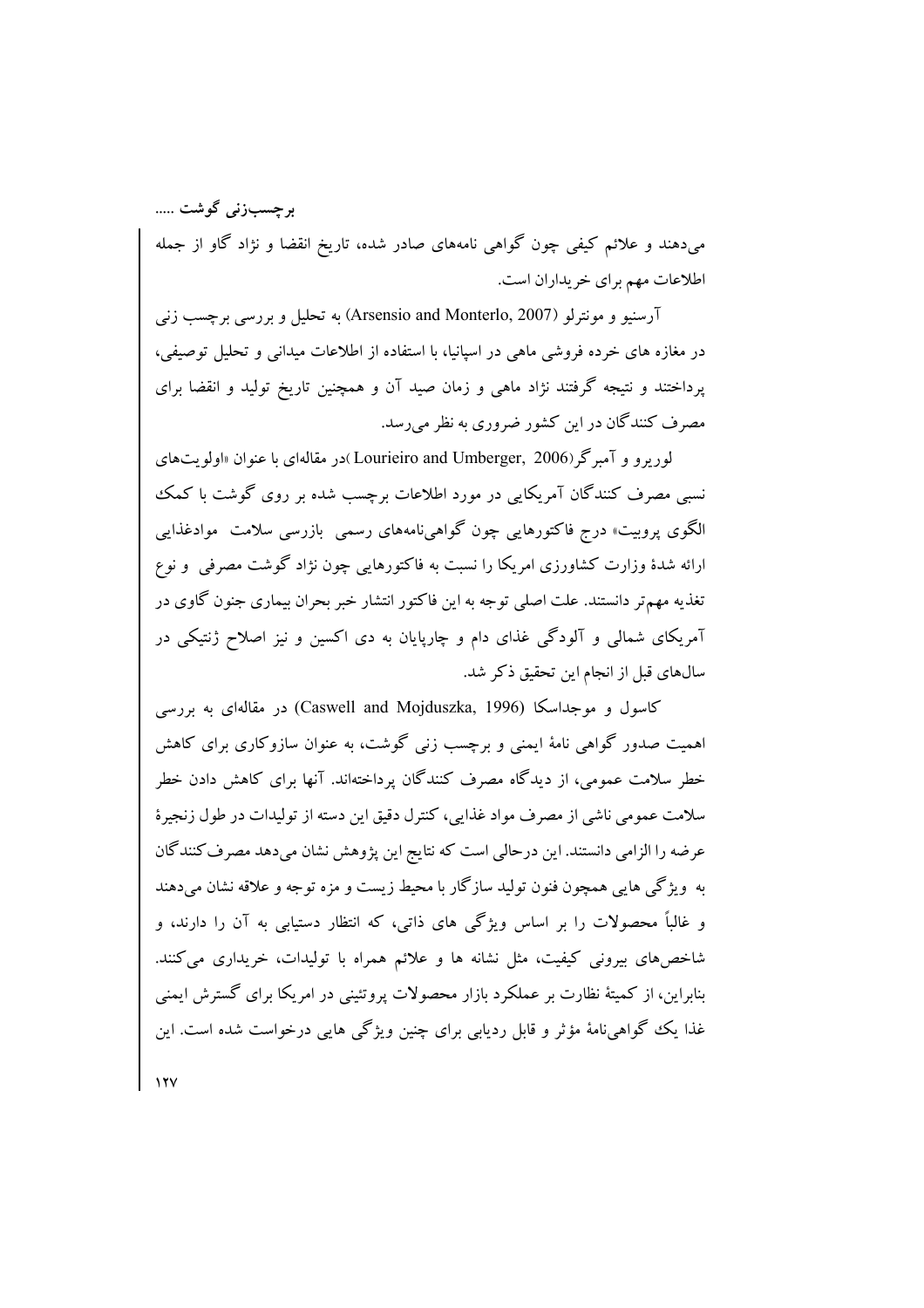مقاله به پتانسیل موجود درمجوزها (گواهیiامهها)، برچسب زنبی و ذکر اطلاعات بر روی بستهبندی مواد غذایی، به عنوان سازوکارهایی برای کاهش خطر سلامت عمومی، اشاره نموده است. بررسی این پتانسپل ها نیازمند درک صحیحی از بازار، ایمنی و ویژگی های کیفی محصو لات غذایی است .

وریک و رونالد (Verbeke and Ronald, 2005)، با استفاده از مدل پروبیت، به بررسی علاقهٔ مصرف کننده به درج اطلاعات کیفی گوشت گاو در بلژیک پرداختند. نتایج نشان داد که در بین مصرفکنندگان، جوانان تمایل بیشتری به استفاده از نشانههای تجاری دارند. همچنین تمایل مصرف کنندگان برای آگاهی از فاکتور نژاد دام و میزان کیفیت گوشت ىالاست.

در تحقیق حاضر نیز ارتباط خصوصیات فردی مصرف کنندگان، با توجه به اطلاعات برچسب شده روی بسته های گوشت و توجه به نشان تجاری، با استفاده از الگوی لوجیت مورد بررسی قرار گرفت تا از این رهگذر بتوان گامی مؤثر در جهت حمایت از مصرف کننده، برای دستیابی وی به اطلاعات ضروری و مورد نیاز برداشت.

## مواد و روشها

جامعهٔ آماری تحقیق حاضر شامل کلیهٔ مصرف کنندگان گوشت بسته بندی در سطح شهر تهران در تابستان سال ۱۳۹۰ می باشد. تعداد اعضای نمونه با کمک رابطهٔ کوکران، ۱۵۰ نفر تعیین شد که اطلاعات مورد نیاز از طریق روش نمونه گیری تصادفی طبقهای جمعآوری گردید. گفتنی است که پرسش نامهها در فروشگاههای زنجیرهای ۴ منطقهٔ تهران، شامل شمال، جنوب، شرق و غرب، توزیع گردید. ابزار مورد استفاده در این تحقیق برای گردآوری داده ها و اطلاعات پرسش نامه دو بخشی بوده است. بخش اول پرسش نامه بهویژگیهای فردی مصرف کنندگان مثل سن، تعداد فرزندان، سطح سواد، وزن و بخش دوم به پرسشهایی در مورد میزان مصرف سالانهٔ گوشت افراد نمونه و میزان اهمیت قائل شده برای برخی از علائم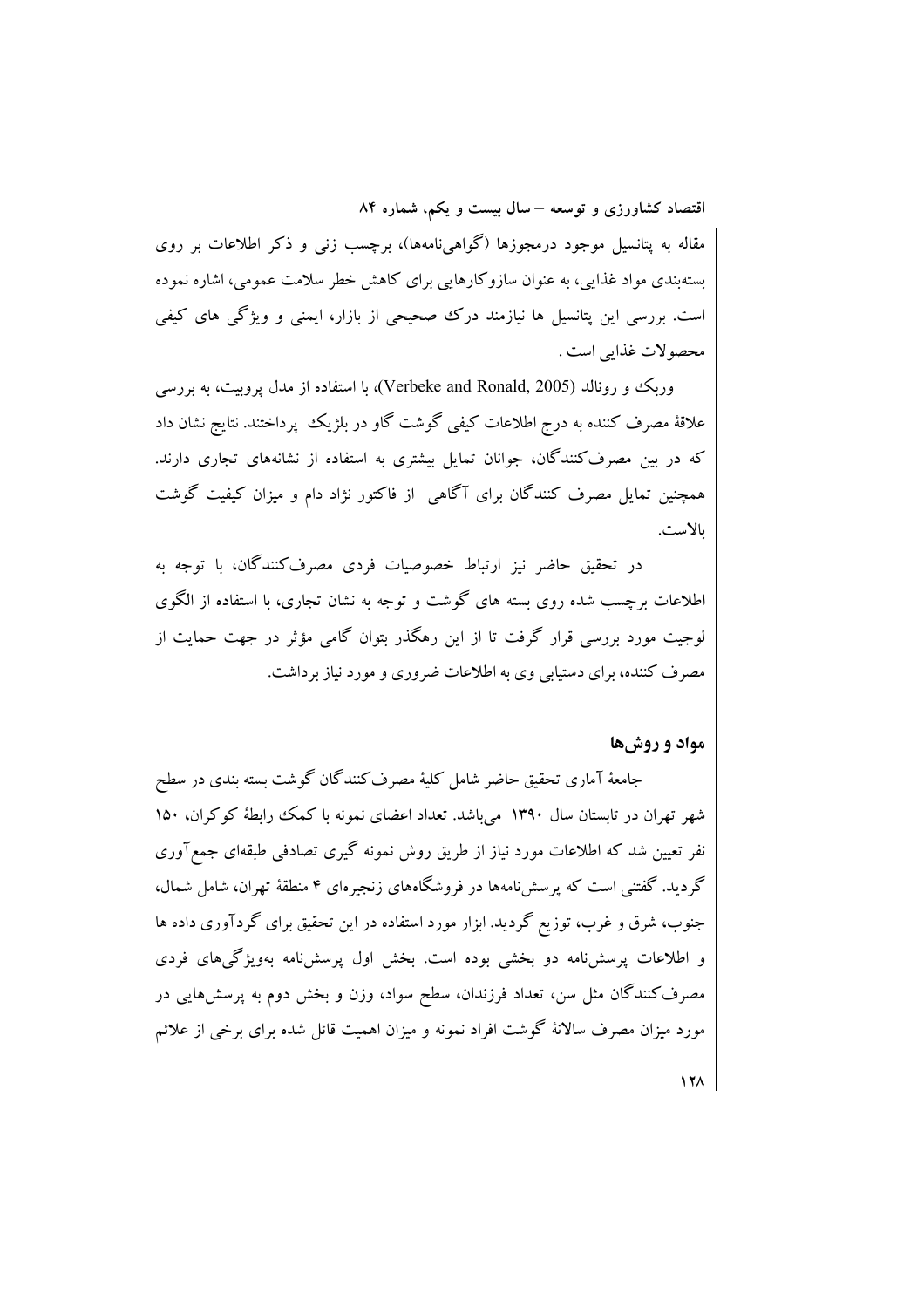برچسبزنی گوشت .....

تجاری اختصاص یافت. دو متغیر وابستهٔ مورد بررسی توجه به اطلاعات برچسب شده و توجه به نشان تجاریاند که آنها نیز، همانند متغیرهای مستقل مورد مطالعه، حاوی پنج طبقه بودند که سؤالات مورد نظر با کمک طیف لیکرت ۵ گزینهای (شامل: هیچ، کم، بیتفاوت و زیاد و بسیار زیاد) تنظیم شدند. از پاسخگویان درخواست شد تا میزان وجود گویهها را در قالب این طیف بیان کنند. سپس با کدگذاری پاسخها (هیچ=۱، کم=۲، بیتفاوت=۳، زیاد=۴، بسیار زیاد=۵) محاسبات آماری صورت گرفت.

جهت تعیین روایی ابزار تحقیق از نظر برخی متخصصان اقتصاد کشاورزی استفاده شد و بر اساس پیشنهادهای مطرح شده، اصلاحات لازم صورت گرفت. جهت تعیین اعتبار، تعداد ۲۰ پرسشiامه خارج از جامعهٔ آماری توزیع گردید. پس ازجمع آوری پرسش:نامههای مذکور، با استفاده از آزمون آلفای کرونباخ ، اعتبار پرسش:نامه ۰/۸۰ به دست آمد. در این تحقیق از روشهای آمار توصیفی (درصد فراوانی، میانگین و انحراف معیار) و استنباطی ( بر آورد الگوهای رگر سیونی) استفاده شد.

با توجه به ماهیت کیفی متغیرهای وابستهٔ تحقیق، از الگوی لاجیت چندجملهای ارائه شده توسط آگرستی(۲۰۰۲) استفاده شد. چنانچه متغیر وابسته **V** دارای K+1 سطح باشد، k مدل رگرسیونی بین متغیر وابسته  $\mathbf y$  ومتغیرهای مستقل x میتوان طبق فرمول ۱ تعریف نمود. در این تحقیق نیز از آنجا که متغیرهای وابستهٔ مورد بررسی ¶(توجه به اطلاعات برچسب شده و توجه به نشان تجاری) شامل طبقه می باشند، بنابراین، از الگوی لوجیت چندجملهای (رتبه ای) زیر استفاده شد:

$$
\rho_r(y \le j | x_1, x_2, \dots, x_p) = \frac{\exp{\{\beta_{j,0} + \beta_{j,1} x_1 + \dots + \beta_{j,p} x_p\}}}{1 + \exp{\{\beta_{j,0} + \beta_{j,1} x_1 + \dots + \beta_{j,p} x_p\}}} + \epsilon
$$
(1)

exp د ام و نماد  $\mathbb{P}_1[\mathbf{x}_1, \mathbf{x}_2, \dots, \mathbf{x}_n]$  نشان دهندهٔ احتمال تجمعی سطح  $\mathbf{x}_1$ ام و نماد مبین توابع نمایی است. باید گفت که برای k ، j=1,2,3,…k معادله رگرسیونی وجود دار د.

 $119$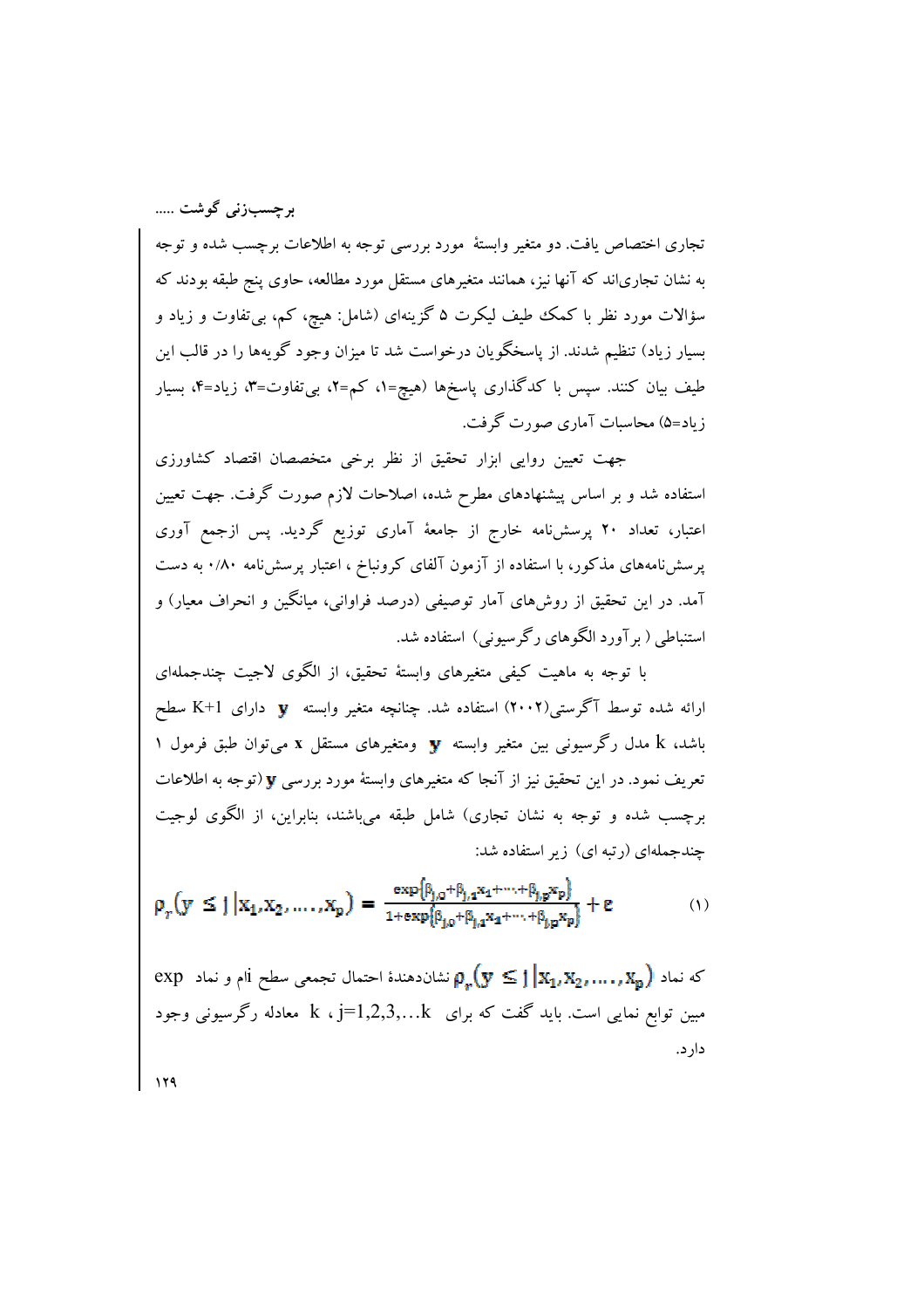ها ضرایب رگرسیون است که نشاندهندهٔ تأثیر متغیر مستقل بر متغیر وابسته است.  $\beta$ متغيرهاي مستقل تحقيق حاضر عبارتاند از: X1 (سن)، X2 (جنسيت)، X3 (ميزان تحصيلات)، (محل سکونت )، X<sub>5</sub> (در آمد) و X<sub>6</sub> در صدی از گوشتخر بداری شده به صورت بسته بندی (x در آمد) که بر روی متغیر وابستهٔ توجه به اطلاعات برچسب شده بررسی گردید. برای متغیر وابستهٔ دوم،  $X_1, X_2, X_3, X_4, X_5, X_6, X_7$  که توجه به نشان تجاری می باشد، متغیر های مستقل به ترتیب فاکتورهای سن، درآمد، تحصیلات، محل سکونت، تعداد اعضای خانوار، قیمت و درصدی از گـوشت خـریـداری شـده به صـورت بستـه بنـدی در نـظـر گـرفتـه شـد (Banterle and Stranieri, 2008).

با توجه به نوع متغیر توضیحی، دو روش جداگانه برای محاسبهٔ اثر نهایی در الگوی لاجستیک وجود دارد. اگر  $\bold {X_{p}}$  متغیری کمّی باشد، تغییر در احتمال موفقیت متغیر وابسته بر اثر تغییر یک واحدی در X، که به نام اثر نهایی خوانده میشود، به صورت زیر محاسبه میشود:  $\text{ME} = \frac{\partial \rho}{\partial \textbf{X}_n} = \frac{\text{exp}(\beta \textbf{X}_p)}{(1 + \text{exp}(\beta \textbf{X}_p))^2} \cdot \beta_p$  $(1)$ 

همانطور که ملاحظه می شود، در این الگو مقدار متغیر در احتمال بستگی به احتمال اولیه و بنابراین، بستگی به ارزش های اولیهٔ همهٔ متغیر های مستقل و ضرایب آنها دارد.

چنانچه متغیری کیفی باشد، برای محاسبهٔ اثر نهایی باید اختلاف احتمال موفقیت متغیر وابسته را در دو سطح صفر و یک از متغیر موردنظر بهدست آورد. مقدار اثر نهایی متغیر توضيحي مجازي (ME<sub>D</sub>) از طريق رابطهٔ زير قابل محاسبه است:

 $ME_p = p{Y = 1 | X_K = 1, X^*} - p{Y = 1 | X_K = 0, X^*}$ 

مقادیر ثابت سایر متغیرها تحت عنوان حالت نمونه<sup>۱</sup> شناخته می شود. نحوهٔ مشخص کردن حالت مقدار نمونه به این صورت است که برای متغیر های مجازی مقدار مد آنها و برای سایر متغیر ها مقدار میانگین آنها مورد نظر قرار می گیرد.

1. Typical case

 $(1)$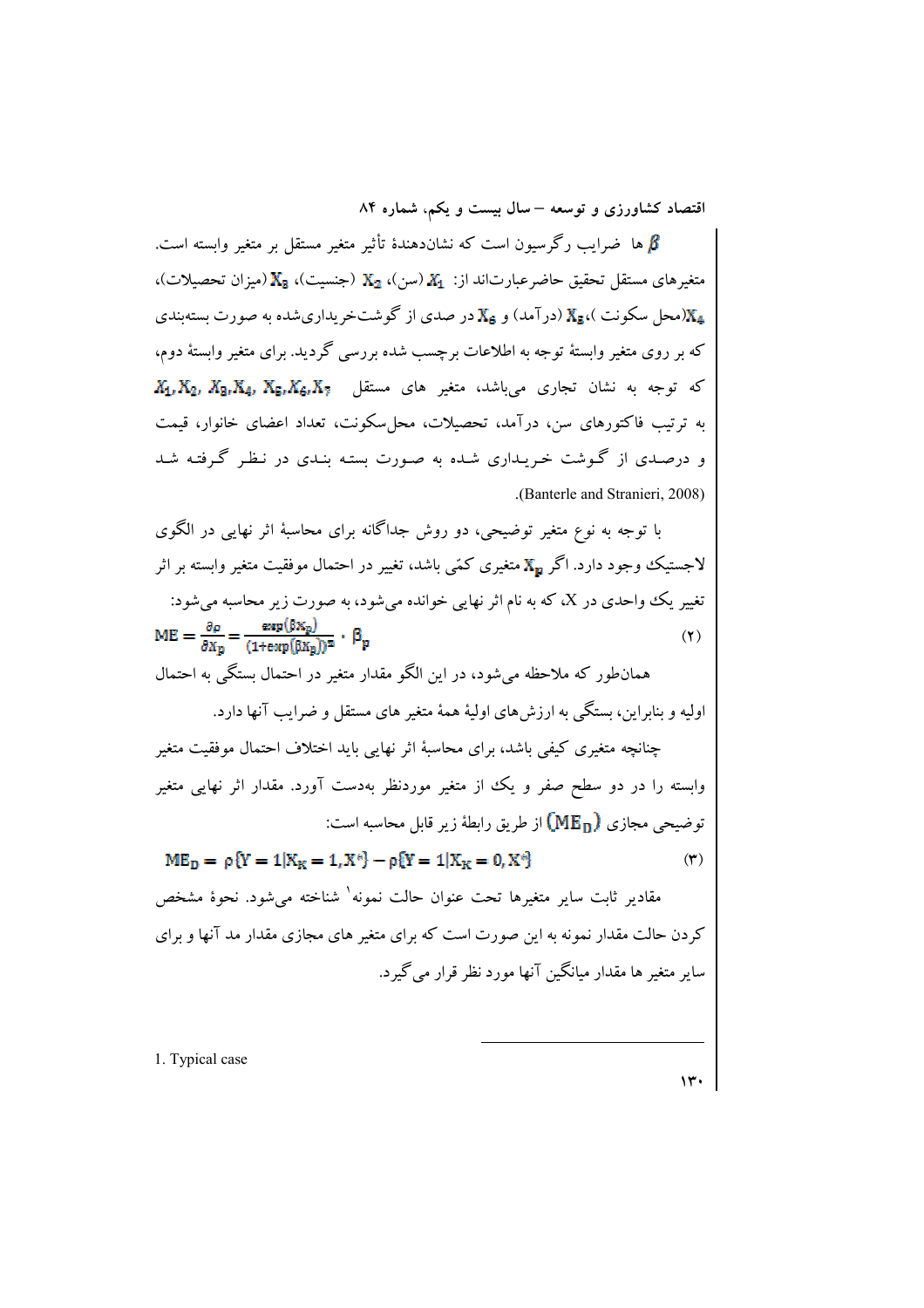برجسبزنی گوشت ..... براساس مطالعات مشابه صورت گرفته، انتظار میرود در این الگو مقادیری که برای ضرایب متغیر های مستقل سن، سطح تحصیلات و محل سکونت و قیمت حاصل میشود مثبت و معنی دار باشد. این اثر مثبت حاکی از آن است که هرچه افراد جوان تر باشند یا سطح تحصیلات بالاتری داشته باشند و یا اینکه ًمحل سکونت آنها به شمال تهران نزدیک تر باشد، توجه بیشتری به نشان تجاری و نیز اطلاعات ذکر شده بر روی بسته های گوشت مبذول میدارند. همچنین افراد پردرآمد اهمیت بیشتری به نشان تجاری و اطلاعات ذکر شده برروی سته های گوشت می دهند.

#### نتايج و بحث

بررسی اطلاعات نمونه نشان می دهد پیشتر اعضای نمونه در گروه سنی بالاتر از ۳۰ سال قرار گرفتهاند (۶۴٪) و اغلب مؤنث بودهاند (۵۵٪). میزان تحصیلات به ۷ طبقه تقسیم شد. بیشتر اعضای نمونه دارای مدرک لیسانس(۴۵٪) و اقلیتی نیز دارای مدرک دکتری می باشند(۲٪). محل سکونت این افراد در تھران به ۴ قسمت تقسیم گردید که ساکنان غرب تهران بیشترین(۴۳٪) و شرق تهران کمترین(۱۸٪) تعداد پاسخ دهندگان را تشکیل میدهند.

جدول ۱ توزیع فراوانی افراد نمونه براساس متغیرهای درآمد و درصدی از گوشت خریداری شده به صورت بسته بندی را نشان میدهد. مطابق این جدول، میزان درآمد خانوار اعضای نمونه به ۵ طبقه تقسیم شد. براساس یافته های به دست آمده، خانوارهایی با درآمد کمتر از ۴۰۰ هزار تومان و خانوارهایی با درآمدی بیش از یک میلیون تومان، به ترتیب با مقادیر ۶٪ و ۲۷/۸٪، کمترین و پیشترین تعداد اعضای نمونه را تشکیل داده اند. این در حالی است که ۳۵/۱٪ خانوارهای نمونه ۷۵ تا ۱۰۰٪ گوشت مصرفی خود را به صورت بسته بندی خریداری می کنند و تنها ۱۱/۹ ٪ آنان بین ۵۱ تا ۷۵ ٪ تمایل به خرید گوشت بسته بندی دارند.

 $\mathcal{W}$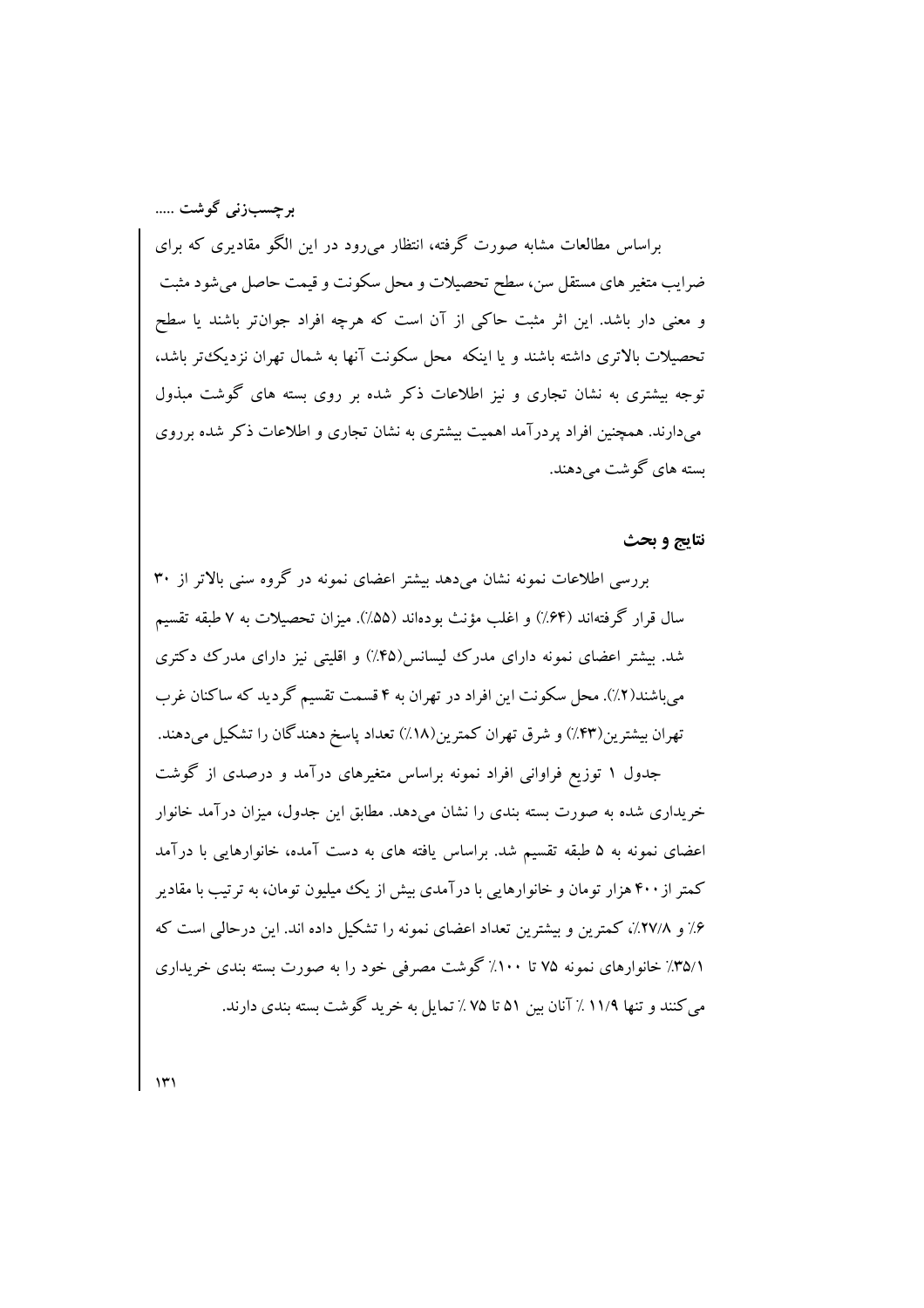جدول۱. توزیع فراوانی افراد نمونه براساس متغیر های درآمد و درصد گوشت خریداری

| شده به صورت بسته بندی      |         |                        |                               |  |  |
|----------------------------|---------|------------------------|-------------------------------|--|--|
| درصد                       | فراواني | سطح                    | متغير                         |  |  |
| ۶                          | ٩       | کمتر از ۴۰۰ هزار تومان |                               |  |  |
| $Y \cdot / \Delta$         | ٣١      | بین ۴۰۰–۶۰۰ هزار تومان |                               |  |  |
| $Y\Delta/Y$                | ٣٨      | بین ۶۰۰–۸۰۰هزار تومان  | درآمد                         |  |  |
| $Y \cdot / \Delta$         | ٣١      | ۸۰۰ تا ۱ میلیون تومان  |                               |  |  |
| $YV/\Lambda$               | ۴۲      | بیش از ۱ میلیون تومان  |                               |  |  |
| Y9/Y                       | ۴۴      | كمتر از ۲۵درصد         |                               |  |  |
| $\Upsilon\Upsilon/\Lambda$ | ٣۶      | بین ۲۶–۵۰ درصد         | درصدی از گوشت که به صورت بسته |  |  |
| 11/9                       | ۱۸      | بین ۵۱–۷۵ درصد         | بندی خریداری می شود           |  |  |
| $\frac{1}{2}$              | ۵۳      | بین ۷۶–۱۰۰ درصد        |                               |  |  |

منبع: يافته هاى تحقيق

جدول ۲ نتایج برآورد الگوی لاجیت را، که متغیر وابستهٔ آن توجه به اطلاعات برچسب شده میباشد، نمایش می دهد. برای بررسی معنیداری کلی رگرسیون برآورد شده از آماره LR استفاده شد.

مطابق جدول ۲، سطح تحصیلات و محل سکونت، همان $d$ ور که مورد انتظار بود، اثر مثبت و معنی داری بر متغیر وابستهٔ توجه به اطلاعات برچسب شده دارند. این درحالی است که تعداد اعضای خانوار اثر منفی و معنی داری بر متغیر وابسته مذکور دارد، بدین مفهوم که افراد با سوادتر و یا افرادی که ساکن شمال تهراناند در هنگام خرید توجه بیشتری به اطلاعات برچسب شده دارند. دیگر عوامل مورد بررسی، مثل سن، قیمت، درآمد و جنسیت اثر  $\mathbf{y}$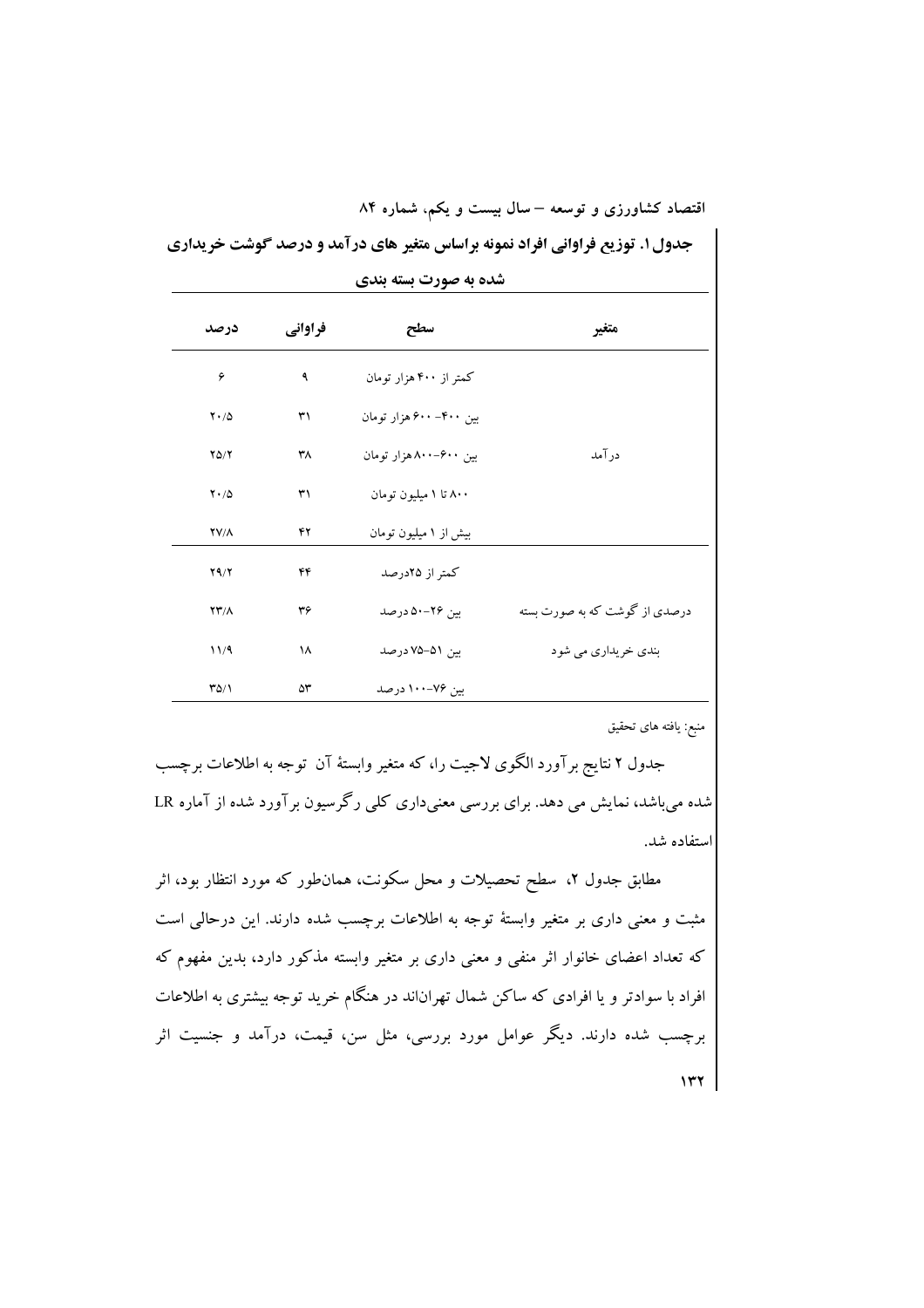برجسبزنی گوشت .....

معنیداری را در الگو نشان دادند. مقدار اثر نهایی سطح تحصیلات نشان میدهد که تغییر آن از ۱ (مقطع ابتدایی) به ۷ (مقطع دکتری) سبب افزایش ۰/۲۸ درصدی احتمال توجه به اطلاعات برچسب شده بر روی بسته بندی گوشت می شود. همچنین مقدار اثر نهایی مربوط به متغیر محل سکونت ۰/۰۹۲ درصد میباشد که نشان میدهد تغییر آن از ۱ (مناطق جنوبی) به ۴ (شمال تهران) سبب افزایش ۰/۰۹۲ درصدی در احتمال توجه به اطلاعات برچسب شده میشود. لذا تولید کنندگان فراورده های گوشتی و سیاست گذاران بخش کنترل و نظارت بر فراورده های خام دامی، با سرمایه گذاری بیشتر در تبلیغ برای مناطق شمالی تهران، میتوانند اطمینان مصرف کنندگان این نواحی را در سلامت و ایمنی محصول تأمین نمایند. مقدار اثر نهایی مربوط به متغیر تعداد اعضای خانوار مبین آن است که با افزایش یک واحدی متغیر فوق احتمال توجه به اطلاعات برچسب شده به اندازهٔ ۰/۳۵۶ درصد کاهش می یابد.

جدول ٣ نتايج برآورد الگوى لاجيت را، كه متغير وابستهٔ توجه به نشان تجارى مي باشد، نشان مي دهد. طبق مطالعات انجام شده، درآمد، قيمت، تحصيلات، محل سكونت و درصدی از گوشت خریداری شده به صورت بستهبندی اثر مثبت و معنی داری بر متغیر وابستهٔ توجه به نشان تجاری دارند. این درحالی است که اثر متغیر سن معنی دار نمی باشد. ولی تعداد اعضای خانوار اثر منفی و ً معنی داری بر متغیر وابستهٔ مذکور دارد، بدین مفهوم که هرچه تعداد اعضای خانوار بیشتر باشد، افراد در هنگام خرید اهمیت کمتری ً به نشان تجاری می،دهند. مقدار اثر نهایی متغیر درآمد نشان می،دهد که افزایش میزان درآمد مصرف کنندگان از سطح ۱(کمتر از ۴۰۰ هزار تومان) به سطح ۵(بیش از یک میلیونتومان) موجبافزایش احتمال توجه به نشان تجاري به ميزان ۰/۲۸۷ درصد و نيز هر واحد افزايش سطح قيمت موجب افزايش احتمال توجه به نشان تجاری به میزان ۰/۲۴۰ درصد میشود. همچنین افزایش یک واحدی متغیر سطح تحصیلات و یک درصدی مواد گوشتی خریداری شدهٔ خانوار به صورت

 $\gamma$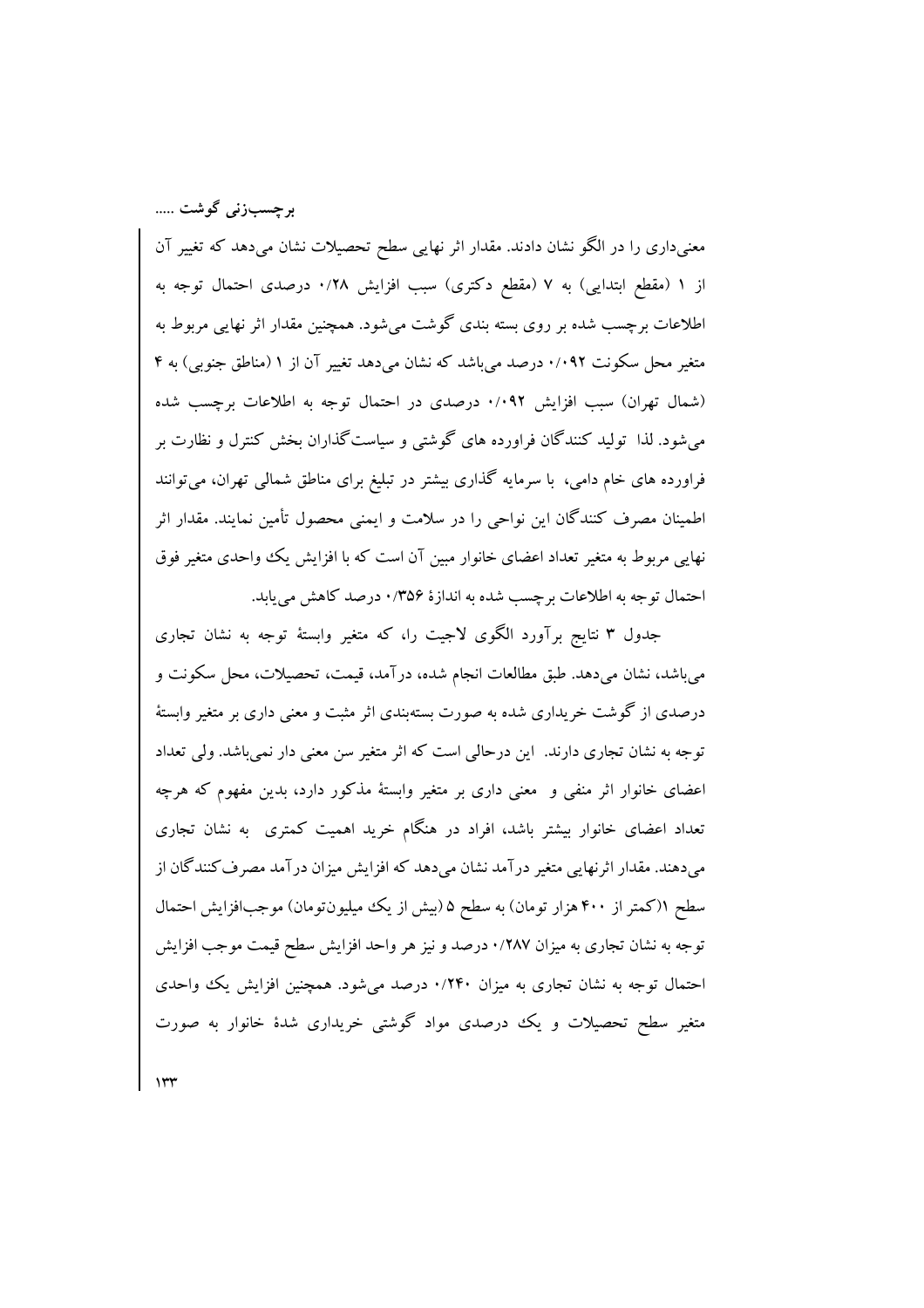بستهبندی به ترتیب موجب افزایش احتمال ۰/۰۰۲ و ۵۷٪۰ درصدی توجه به نشان تجاری توسط اعضای نمونه میگردد. این اثر فزاینده در مورد متغیر محل سکونت هم صادق است به گونهای که هرچه این متغیر از صفر (مناطق جنوب تهران) به ۴ (مناطق شمال تهران) میل می کند، احتمال توجه ساکنان این شهر به نشان تجاری ۰/۱۶۷ درصد افزایش می یابد. اما به ازای هر واحد افزایش تعداد اعضای خانوار میزان احتمال توجه به نشان تجاری به مقدار ۰/۲۱۸ درصد کاهش مییابد. مقدار اثر نهایی متغیر جنسیت نشان میدهد که تغییر آن از صفر (مونث بودن) به ۱ (مذکر بودن) سبب کاهش ۰/۰۴ درصدی احتمال تمایل به توجه به اطلاعات بر چسب شده می باشد.

| اثر نهایی                       | سطح معنی داری                          |                         | <b>انحراف معیار ۔ آمارۂ Z</b> | ضريب               | متغير              |  |
|---------------------------------|----------------------------------------|-------------------------|-------------------------------|--------------------|--------------------|--|
| $\cdot/\cdot\cdot$ \ $\Upsilon$ | $\cdot$ /VV                            | .77 <sub>0</sub>        | .7.77                         | $\cdot/\cdot\cdot$ | سن                 |  |
| $.77\lambda$                    | $\langle \cdot \rangle \cdots \rangle$ | $\Delta/Y\cdot9$        | .799                          | 1/F                | سطح تحصيلات        |  |
| .7.79                           | ۰/۴۴                                   | $\cdot$ / $\sqrt{2}$    | $\cdot$ / $\lambda$           | $\cdot$ /۱۳        | قىمت               |  |
| $- \cdot / \cdot 7$             | .709                                   | $-1047$                 | $\cdot$ /19 $\Lambda$         | $-\cdot/$          | در آمد             |  |
| $-1.789$                        | $\langle \cdot/\cdots\rangle$          | $-\frac{\rho}{\Lambda}$ | .7791                         | $-1/N\Lambda$      | تعداد اعضای خانوار |  |
| .7.97                           | $\cdot$ / $\cdot$ $\cdot$              | Y/YYY                   | $\cdot$ /۲ $\cdot$            | .799               | محل سكونت          |  |
| $-\cdot/\cdot f$                | .797                                   | $-1.799$                | $\cdot$ $/$ ۴۸۴               | $-1/7$             | جنسيت              |  |
| LR statistic= $\mathbf{y}$      |                                        |                         |                               |                    |                    |  |
| Probability (LR) $\leq$         |                                        |                         |                               |                    |                    |  |

جدول٢. نتايج برآورد الگوي لاجيت براي متغير وابستة توجه به اطلاعات برچسب شده

منبع: یافته های تحقیق

 $\mathbf{r}$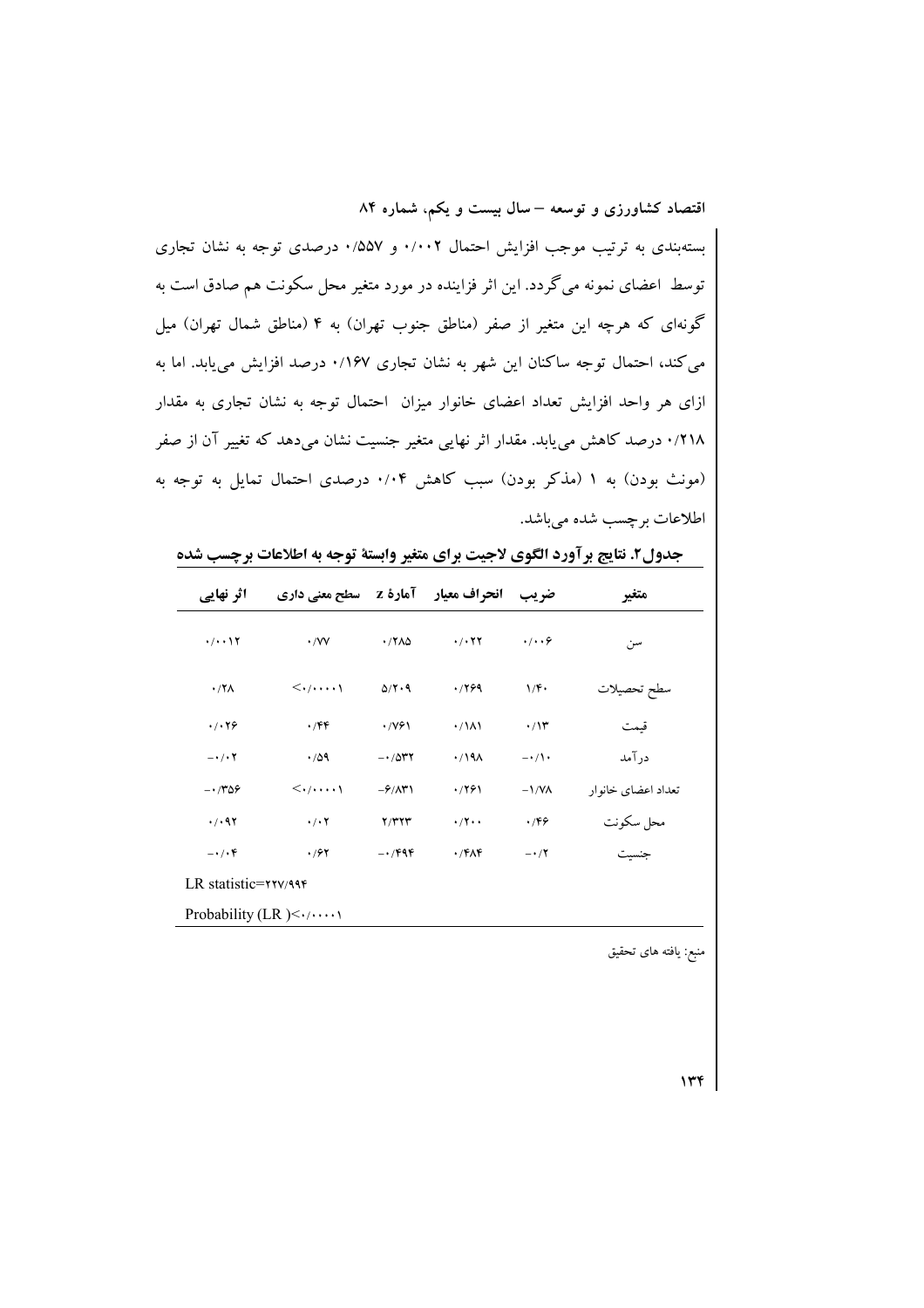## برچسبزنی گوشت …..

| جدول ۳. نتایج برآورد الگوی لاجیت ًبرای متغیر وابستهٔ توجه به نشان تجاری |  |  |  |
|-------------------------------------------------------------------------|--|--|--|
|-------------------------------------------------------------------------|--|--|--|

| اثر نهایی                    | سطح معنی داری                           |                      | انحراف معيار       آمارة Z         | ضريب                   | متغير               |
|------------------------------|-----------------------------------------|----------------------|------------------------------------|------------------------|---------------------|
| $-\cdot/(\cdot 7)$           | $\cdot$ /11۳                            | $-1/\Delta\Lambda$ Y | $\cdot$ / $\cdot$ / $\vee$ $\circ$ | $ \cdot$ / $\cdot$ YV  | سن                  |
| $\cdot$ /۲۸۷                 | $\cdot$ / $\cdot$                       | Y/YV                 | .7101                              | .709                   | درآمد               |
| $\cdot/\cdot\cdot\mathsf{Y}$ | .7.79                                   | Y/YY                 | $\cdot$ /11۳                       | .7807                  | تحصيلات             |
| $\cdot$ /16V                 | $\cdot$ / $\cdot$                       | 1/097                | $\cdot$ /1۳۱                       | $\cdot$ /۲۰۹           | محل سكونت           |
| $-\cdot$ /۲۱۸                | $\cdot$ / $\cdot$ ) $\forall$ $\forall$ | $-Y/$ $YY$           | $\cdot/11$                         | $-1$ / $\gamma \gamma$ | تعداد اعضاي خانوار  |
| .746                         | $\cdot$ / $\cdot$ $\uparrow$ 9          | <b>Y/1VG</b>         | $\cdot$ /1۳۸                       | $\cdot$ /۳ $\cdot$     | قيمت                |
|                              |                                         |                      |                                    |                        | درصدی از مواد گوشتی |
| .700V                        | $\langle \cdot/\cdots\rangle$           | $F/\cdot \Delta$ 9   | $\cdot$ /16V                       | $\cdot$ /69 $\vee$     | خر يداري شده به     |
|                              |                                         |                      |                                    |                        | صورت ىستە ىندى      |
| LR statistic = $191/10V$     |                                         |                      | Probability(LR) $\leq$             |                        |                     |

منبع: یافته های تحقیق

### نتیجه گیری و پیشنهاد

مطابق نتایج، سطح تحصیلات و محل سکونت، علاوه بر معنی داری، اثر مثبت بر توجه به اطلاعات برچسب شده دارند. این درحالی است که تعداد اعضای خانوار اثر منفی و معنیدار بر توجه به اطلاعات برچسب شده دارند. بر این اساس، انجام اقداماتی جهت افزایش آگاهی افرادی که تحصیلات کمتری دارند و یا در مناطق جنوبی شهر تهران ساکن|ند میتواند یکی از راهکارها و سیاست های اصلی تولید کنندگان و دولت، به منظور ایجاد یک هماهنگی و تقارن بین اطلاعات محصول تولیدی توسط تولید کنندگان و مصرف کنندگان بر اساس نياز آنها باشد.

 $140$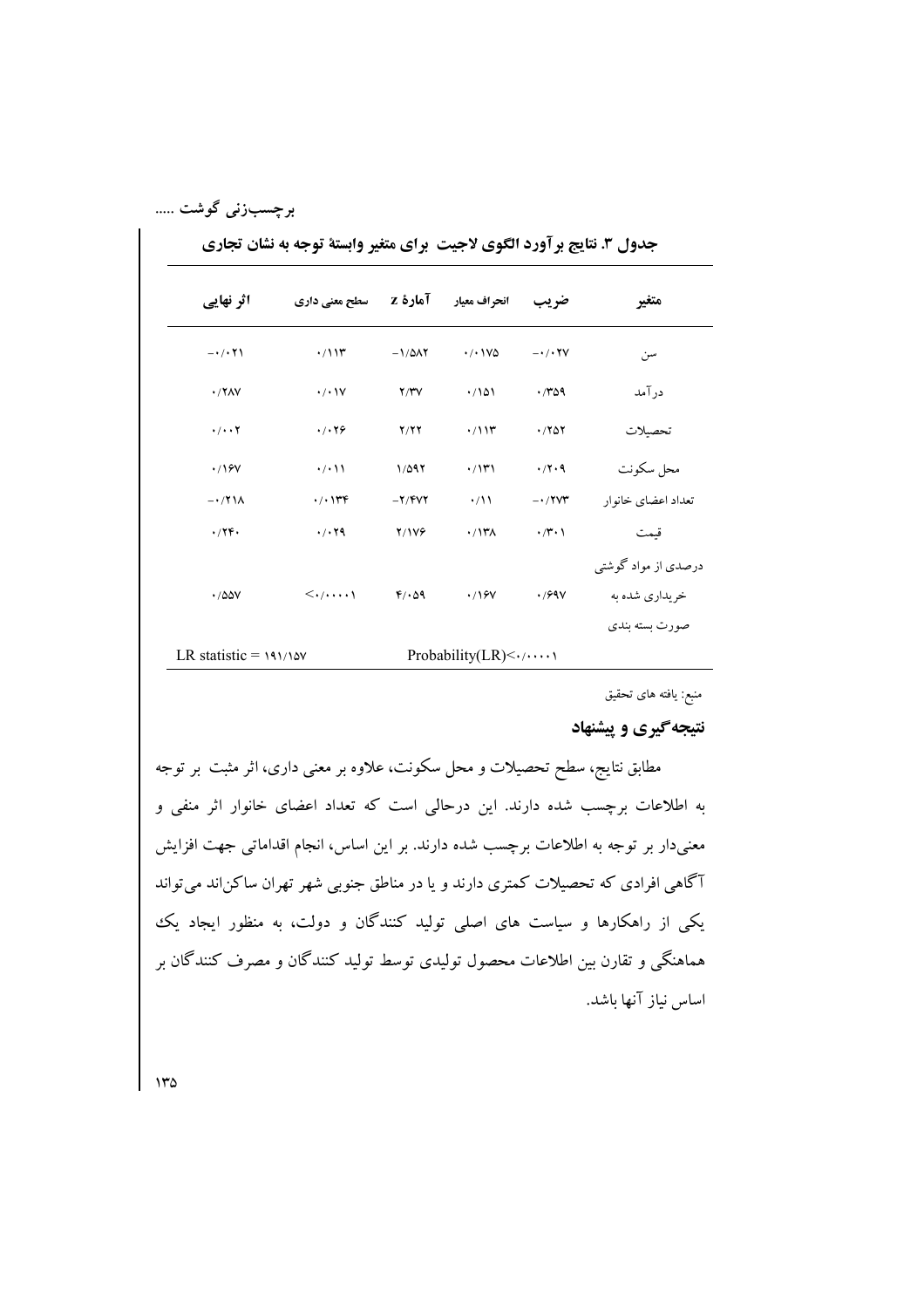از آنجا که گوشت منبعی بسیار مهم و اساسی در تأمین پروتئین انسان میباشد و باتوجه به معنی دار بودن اثر تعداد اعضای خانوار بر متغیر توجه به نشان تجاری کالای گوشت وتوجه به اطلاعات برچسب شده و همچنین منفی بودن این اثر، پیشنهاد می شود سرمایهگذاری بیشتری در امر آموزش خانوارها در زمینهٔ توجه به اطلاعات و نشانهای موجود بسته بندی صورت گیرد.

باتوجه به نتايج به دست آمده، محل سكونت مصرف كنندگان ساكن شهر تهران عاملي معنیدار با اثری مثبت بر متغیرهای وابستهٔ مورد بحث بوده است؛ یعنی، افراد در مناطق جنوبی .<br>شهر تهران توجه کمتری به اطلاعات ذکر شده بر روی بستهبندی کالای گوشت دارند که این عامل میتواند به تولید کنندگان این پیام را بدهد که بیشتر در مناطق جنوبی شهر تهران به تبلیغ و اطلاع رسانی دربارهٔ نشان تجاری خود بپردازند.

بررسی متغیر قیمت نشان میدهد که قیمت عاملی با اثر مثبت و معنی دار بر متغیر نشان تجاری می باشد. این مسئله حاکم از آن است که ایجاد تناسب بین کیفیت و قیمت گوشت در بلندمدت عاملی مؤثر در جلب مشتری برای خرید محصولی با نشان تجاری خاص می باشد.

#### منابع

١.اداره آمار و اطلاعات وزارت جهاد كشاورزي. ١٣٨٨. آمارنامه كشاورزي. ۲.طهماسبی، ا. ۱۳۸۸. عوامل موثر بر حاشیهٔ بازاریابی گوشت مرغ در ایران. یایان نامهٔ کارشناسی ارشد. دانشکدهٔ کشاورزی ومنابع طبیعی. دانشگاه علوم و تحقیقات تهران. ۴.وزارت بهداشت درمان وآموزش پزشکی. معاونت غذا و دارو. اداره کل نظارت بر مواد غذایی، آشامیدنی، آرایشی و بهداشتی. ۱۳۸۸. حداقل ضوابط برچسب گذاری مواد غذایی و مکمل های رژیمی –غذایی و ورزشی. 4. Asensio, L. and Montero, A. 2008. Analysis of fresh fish

labeling in Spanish fish retail shops. Food Control, 19: 795–799.

 $\mathbf{y}$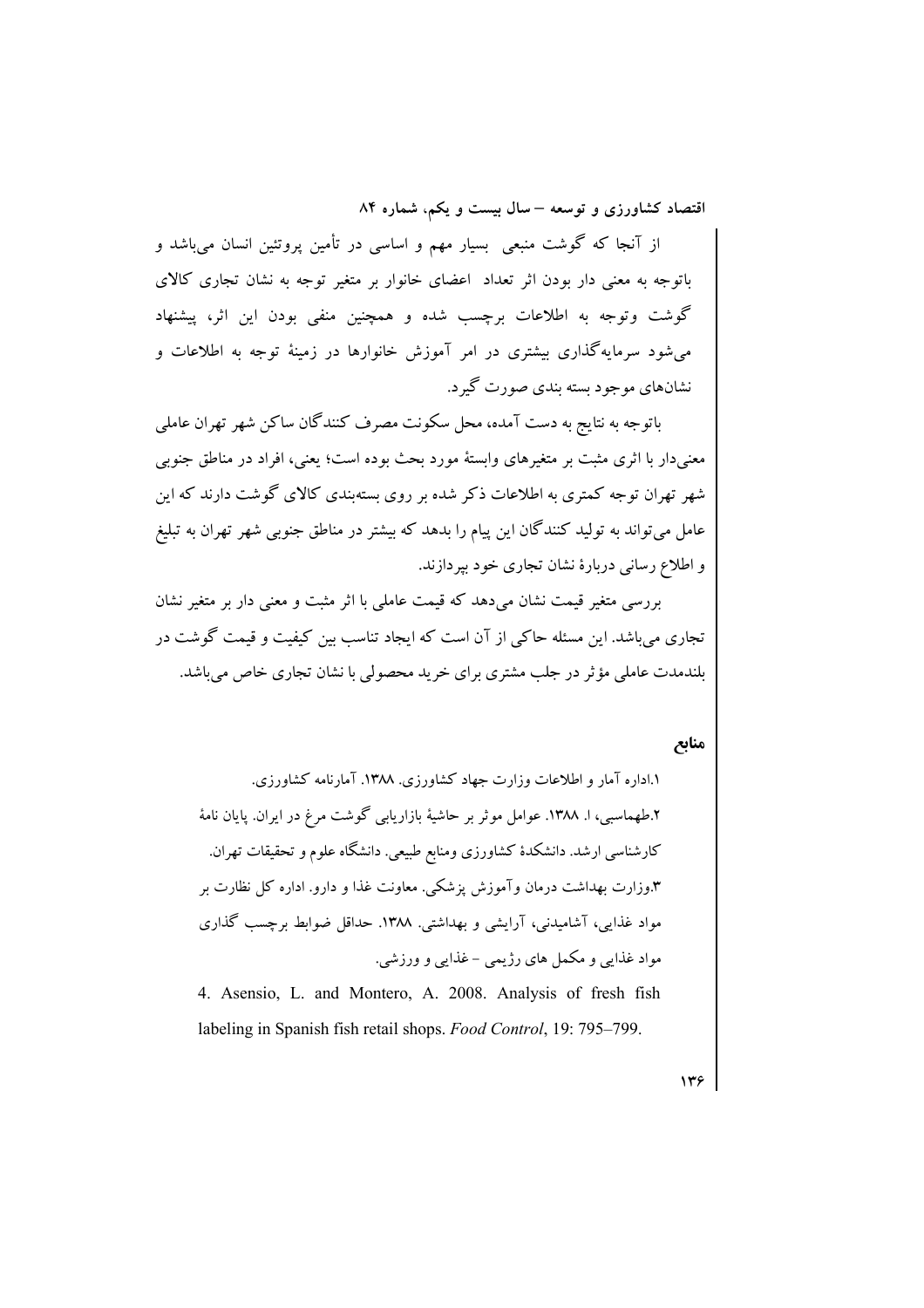# برچسبزنی گوشت …..

5. Banterle, A. and Stranieri, S. 2008. Information, labeling, and Vertical Coordination: An Analysis of the Italian meat supply network, Agribusiness, 24: 320-331.

6. Banterle, A. and Stranieri, S. 2008. Consumer preferences and labeling: An empirical analysis of the beef sector in Italy.12<sup>th</sup> Congress of the European Association of Agricultural Economists-EAAE.

7. Bernue' S. A., Olaizola, A. and Corcoran, K. 1996. Extrinsic attributes of red meat as indicators of quality in Europe: An application for market segmentation. Food Quality and Preference,  $14(4)$ : 265-276.

8. Burton, S. and Andrews, J. C. 1996. Age product nutrition and label format effects on consumer perceptions and product evaluations. The Journal of Consumers Affairs, 30(1): 68–89.

9. Caswell, J.A. and Mojduszka, E. M. 1996. Using informational labeling to influence the market for quality in food products. American Journal of Agricultural Economics, 78: 1248-1253.

10. Loureiro, L. and Umberger, J. 2007. A choice experiment model for beef: What US consumer responses tell us about relative preferences for food safety, country-of-origin labeling and traceability. Food Policy, 32:496-514.